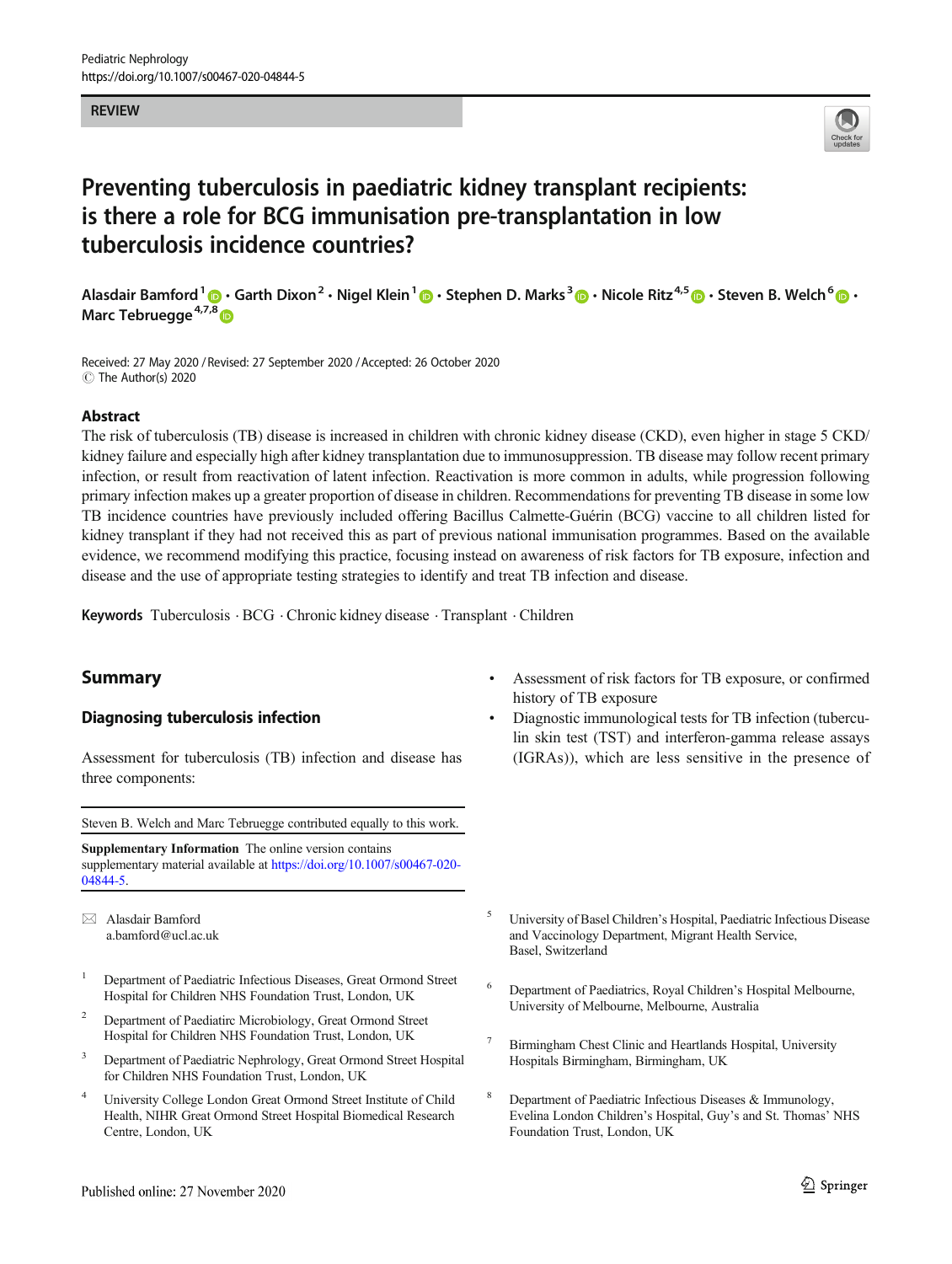immunosuppression and potentially also in chronic kidney disease (CKD)

Clinical assessment for symptoms of TB disease followed by appropriate microbiological, histological and radiological investigations as indicated.

## Bacillus Calmette-Guérin vaccine

Bacillus Calmette-Guérin (BCG) is a live-attenuated vaccine which remains viable for several years after administration. BCG has a risk of local side effects, and more importantly of disseminated BCG disease when immunosuppression for transplantation is commenced. Practice in low incidence countries in Europe varies between universal, risk-based and no BCG immunisation. Risk-based immunisation is usually based on the risk of TB exposure, for example if there is travel to or parental origin from countries with high TB incidence. In some countries, BCG is also recommended based on increased host susceptibility, irrespective of the exposure risk.

## Current practice in low TB incidence countries

Practices relating to screening for TB and administration of BCG to children with chronic kidney disease (CKD) vary between countries. As an example, in paediatric kidney transplant centres in the UK, practice has previously been to:

- Test all children listed for kidney transplant for TB infection using immunological tests.
- If TB tests suggest infection, they are assessed for TB disease and if this is confirmed they are treated for TB disease.
- If there is no evidence of TB disease, children with positive immunological tests are offered treatment for latent TB infection (LTBI).
- If tests for TB infection are negative they are offered immunisation with BCG if not previously BCG immunised.

## Recommended updated practice for low TB incidence settings:

- & Thoroughly screen children with CKD for TB infection ideally prior to any immunosuppression and/or deceased or living donor kidney transplantation, and treat LTBI if the screening tests are positive and TB disease has been excluded.
- CKD and planning for kidney transplantation alone are not indications for BCG immunisation. BCG should be given according to the current risk factor-based indications as listed in current national guidance, but is

contraindicated in the context of immunosuppressive therapy for kidney transplantation.

- If there is a risk or history of significant TB exposure (born in or travel to high risk area, or confirmed exposure) but tests for TB infection are negative, discuss the need for possible treatment for LTBI with a TB specialist. This is because these tests may have lower sensitivity in kidney disease, especially if performed after immunosuppression has already commenced.
- & Once immunosuppression has been started there should be vigilance for symptoms of possible TB disease, and regular screening by history for any new possible exposures to TB.

## Treatment of TB infection, BCG and TB disease

Treatment of TB infection or disease, or of disseminated BCG should involve paediatric infectious diseases and nephrology teams, with input from a specialist pharmacist. The most commonly used drugs used for treating TB infection and disseminated BCG (rifampicin and isoniazid) do not require dose adjustment in CKD or after transplantation, but may do during dialysis. Both drugs also have the potential for interaction with other medications used in CKD or for immune suppression, and may have additive toxicities. Use of more complex regimens for TB disease, including for drug-resistant disease, should all be assessed for potential need for dose adjustments and for interactions and toxicities.

## Review

## Epidemiology of paediatric chronic kidney disease

The reported prevalence of Stage III, IV and V (GFR  $< 60$ ) CKD with estimated glomerular filtration rate less than 60 ml/  $min/1.73$  m<sup>2</sup> in children and young people aged less than 20 years in Europe is 55 to 60 per million of age-related population (incidence 11–12 per million of age-related population); the global estimate is a prevalence of 65 per million of agerelated population and incidence of 9 per million of agerelated population [[1\]](#page-6-0). These figures, especially the global estimates, are likely to be significant underestimates as there are only limited or no data available from some low-income regions. CKD is frequently asymptomatic and reporting practices vary greatly between countries, with more detailed information available in higher income settings. A recent survey and review of national paediatric kidney replacement therapy registries highlighted variation in practice and significant gaps in coverage [\[2\]](#page-6-0).

The incidence of CKD in children less than 16 years old in the UK was 9 per million of age-related population in 2016. A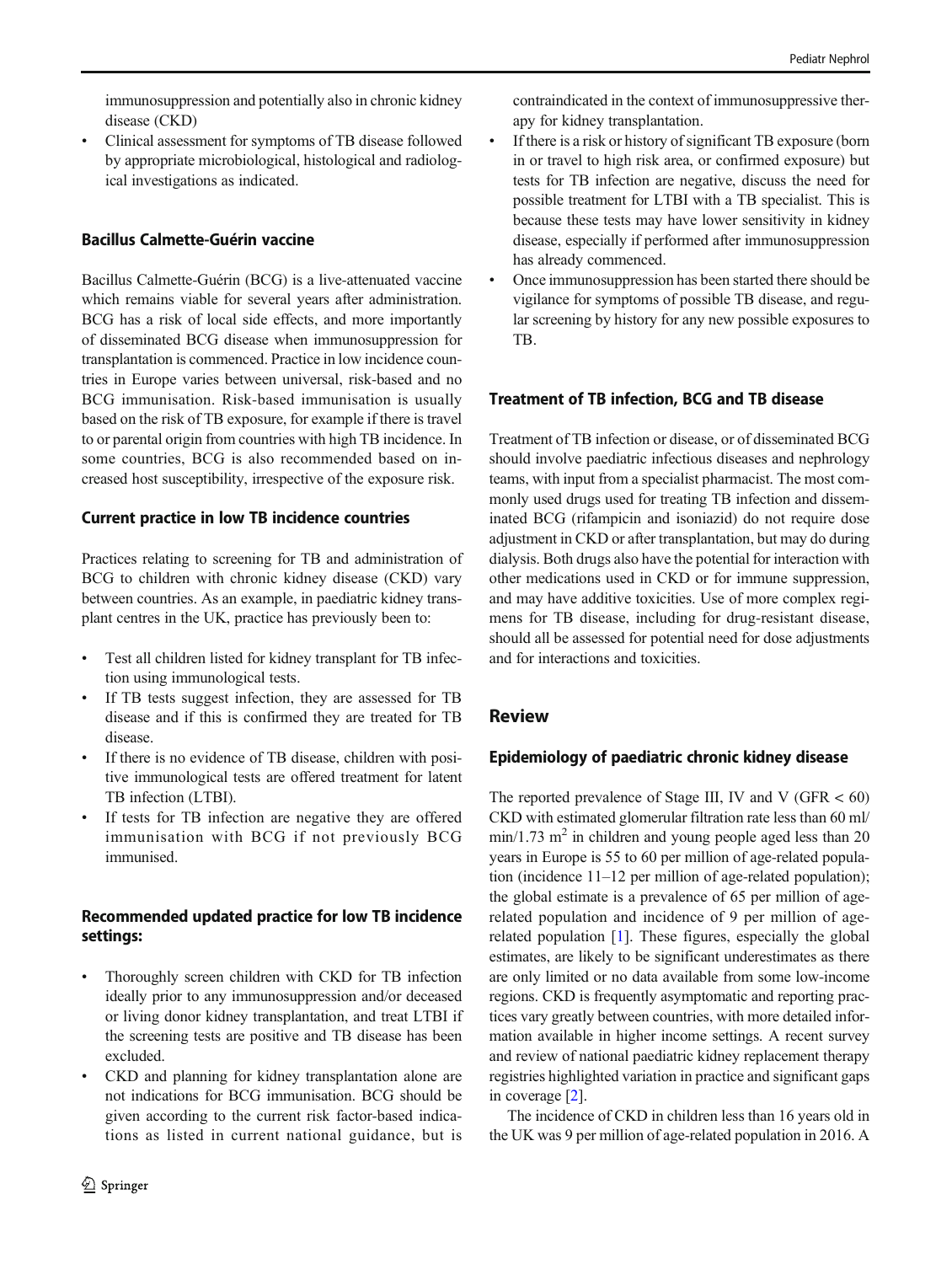higher prevalence was noted in children from ethnic minorities, especially South Asian children in whom the prevalence was almost double the whole population estimate [[3](#page-6-0)]. This observed difference is thought to be in part attributable to ethnic differences in rates of inherited kidney disease [[4\]](#page-6-0).

### Epidemiology of paediatric TB

TB infection can be divided into that causing disease (TB disease or active TB) and that not causing disease (latent TB infection (LTBI)), although there is increasing evidence that these are not discrete entities, but rather different states along a continuum [\[5\]](#page-6-0). Estimating the burden of TB disease in children is challenging, in part due to under-recognition, difficulties in establishing a diagnosis and incomplete reporting in countries with some of the highest burden of disease [\[6](#page-6-0)]. Nevertheless, it is estimated that in 2017, 1 million children globally developed TB disease, while the number of TBrelated deaths was approximately 150,000. The majority of these cases occurred in the African, South-East Asian and Western Pacific regions [\[7](#page-6-0)]. The reported rate of TB disease in children less than 15 years old in England born outside the UK was 7.3 per 100,000 in 2017, while the rate for children born in the UK was 1.4 per 100,000. When combining reports from adults and children, rates were highest for individuals of non-white ethnicity born outside the UK [[8\]](#page-6-0).

The global prevalence of LTBI is much greater than that of TB disease. Approximately 6% of children under 15 years of age were estimated to be infected with TB in 2016, equating to around 90 million children worldwide [\[9\]](#page-6-0).

## TB in chronic kidney disease, kidney replacement therapy and kidney transplantation

Most data on TB in CKD, kidney replacement therapy and kidney transplantation come from studies in adults, with only a few case series reported in children. The reasons for higher observed rates of TB disease in kidney patients are likely to be multifactorial, relating to immune impairment secondary to CKD itself, underlying causative disease, co-morbidity, immunosuppressive therapy and socio-economic factors and common risks for kidney disease and exposure to TB [\[10\]](#page-6-0).

A review completed for the 2011 version of the UK NICE TB guidelines estimated the relative risk of TB disease in adults was 10 to 25 for CKD or haemodialysis patients and 37 for kidney transplant recipients, although it should be taken into account that this was based on data from more than 20 years ago when the incidence of TB in the UK was significantly higher. A more recent report in adults from the UK found that the cumulative incidence of TB disease was 1267 per 100,000 population in haemodialysis patients (95% confidence interval (CI): 630–1904; 85 times higher than the background UK TB rate), 398 per 100,000 in patients on peritoneal dialysis (95% CI: 80–1160; 26 times higher than the background UK rate); and 522 per 100,000 in kidney transplant recipients (CI: 137–909; 35 times higher than the background UK rate) [[11\]](#page-6-0).

Overall, the risk of TB disease in adult solid organ transplant patients is estimated to be 20 to 74 times higher than in the general population  $[12]$  $[12]$  $[12]$ . This is largely attributable to immunosuppression. Extrapulmonary and disseminated TB are more common in this patient group. Symptoms of disease are more likely to be non-specific and TB-related mortality is much higher than in the general population [\[13\]](#page-6-0).

Data on TB in paediatric CKD and kidney transplant recipients are scarce. Risk varies depending on background TB incidence in the general population. Rates of TB disease following kidney transplantation in children have been reported to be between 8 and 9.7% in highly TB endemic areas [[13](#page-6-0)]. In a South African case series, 7 of 72 (9.7%) children undergoing kidney transplantation developed TB disease [\[14\]](#page-6-0). In contrast, in a Spanish retrospective study covering a 26-year period, only 3 of 345 (0.9%) children undergoing kidney transplantation were subsequently diagnosed with TB disease, although this rate was still much higher than that observed in the general population of a similar age [\[15](#page-6-0)].

TB disease in children is more commonly due to progression after primary infection rather than reactivation of latent infection; immunosuppression after organ transplantation increases both the likelihood of progression after infection, and the risk of reactivation of LTBI. Children also have higher rates of disseminated and extrapulmonary TB disease than adults, as well as higher TB-related mortality [[16](#page-6-0)].

## Screening for LTBI and TB disease in CKD patients before and after kidney transplant

In view of the increased risk of TB disease in children with CKD, thorough assessment for LTBI and TB disease is essential, especially for those receiving kidney replacement therapy or proceeding to kidney transplantation. TB infection is diagnosed by demonstrating immunological reaction to Mycobacterium tuberculosis antigens, using either a TST or an IGRA.

The TST demonstrates a type IV hypersensitivity reaction to intradermally injected purified protein derivative, a heterogenous mixture of approximately 200 mycobacterial peptide antigens. The TST has several limitations, including the need for the patient to return for the reading (i.e. requiring two visits), and a degree of subjectivity with substantial interoperator variability when reading the test result. Importantly, there is strong evidence to suggest that the TST has reduced sensitivity in individuals with primary or secondary immunodeficiency, including patients receiving immunosuppressive medication. The TST is also not specific for TB infection,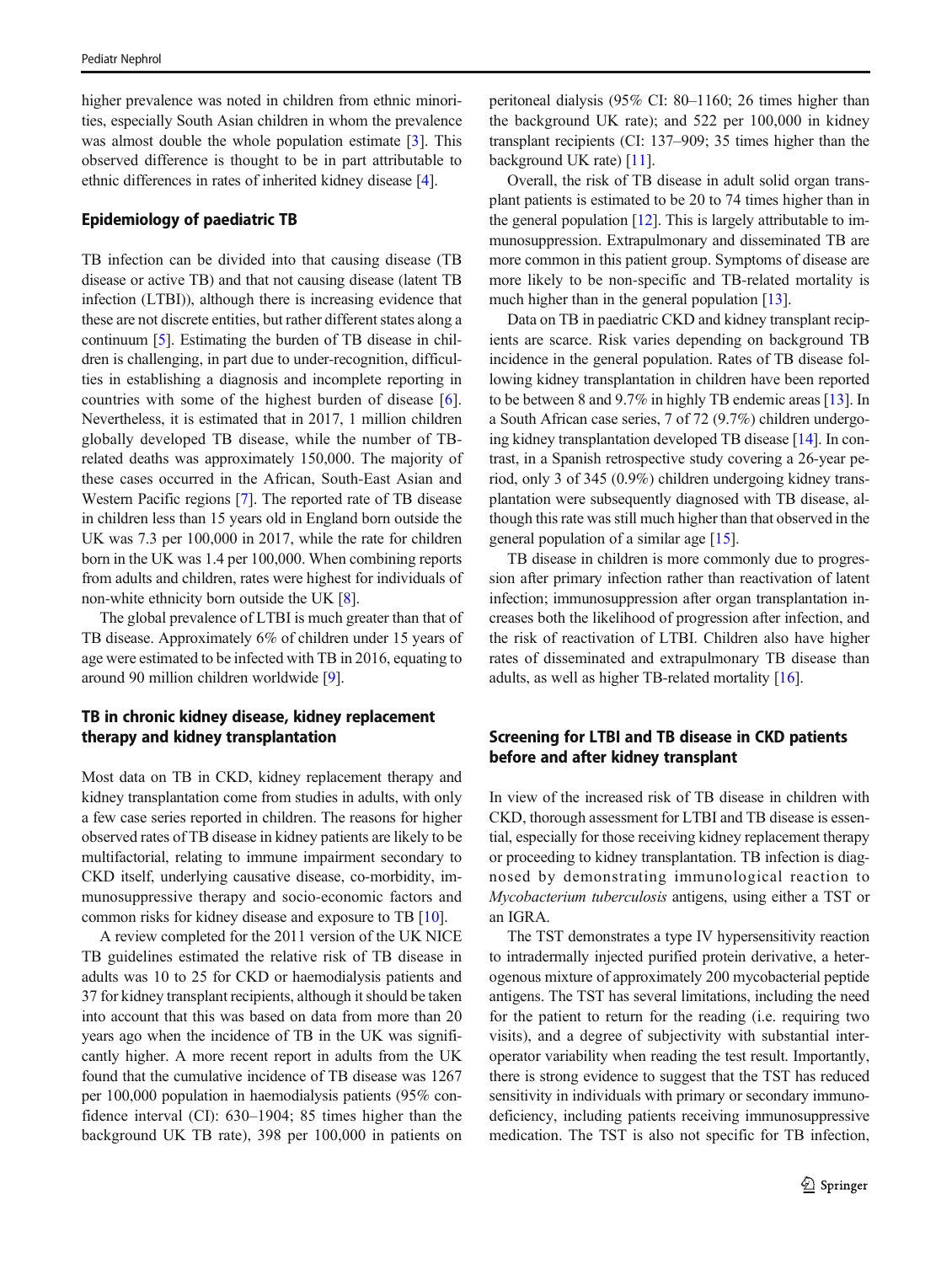and positive results can be caused by BCG immunisation or infection with non-tuberculous mycobacteria (NTM) [[17\]](#page-6-0).

Currently, there are two commonly available commercial IGRAs, the QuantiFERON-TB (QFT) Gold Plus and the T-SPOT.TB assay. Both tests are functional assays that rely on measuring interferon-gamma produced in response to stimulation with only two relatively M. tuberculosis–specific peptides (ESAT-6 and CFP-10). IGRAs are more specific than the TST, as those peptides are absent in BCG; prior BCG immunisation does therefore not impact on test results. However, a few NTM species do express those peptides, including M. marinum, M. kansasii and M. szulgai, and therefore false-positive results can occur in patients infected with NTM [[18,](#page-6-0) [19\]](#page-6-0). IGRAs have relatively poor reproducibility when serial testing is performed [[20](#page-6-0)], and considerable variability associated with delays in incubation and variations in environmental temperatures has been reported [\[21](#page-6-0), [22\]](#page-6-0). There are substantial data showing that IGRAs perform less well, and are more likely to give indeterminate results, in young children than in adults [[23](#page-7-0)–[25](#page-7-0)].

It is important to consider the reliability of IGRAs in the presence of CKD when interpreting test results. There is strong evidence that the performance of IGRAs is impaired in the context of immunodeficiency (e.g. HIV-infected patients with low  $CD4^+$  T cell counts) [\[25](#page-7-0)–[27](#page-7-0)]. Data on the performance of IGRAs in patients with CKD are conflicting [[28](#page-7-0)–[31\]](#page-7-0). A recent study reported a high degree of discordance between QFT and T-SPOT. TB and TST results in kidney dialysis patients who had been exposed to a healthcare worker with infectious TB, indicating that all three immune-based TB tests may have suboptimal performance in this patient population [\[32\]](#page-7-0).

In accordance with guidance from the European Centre for Disease Prevention and Control (ECDC) and the Tuberculosis Network European Trials Group (TBNET) [\[13,](#page-6-0) [33\]](#page-7-0), the authors of this review recommend that both TST and IGRA are performed in parallel, in individuals with impaired immune function, including children with CKD, when investigating for TB infection, as chronic uraemia impairs innate as well as adaptive T cell–mediated immune responses [\[34](#page-7-0)]. If either test produces a positive result, the presence of TB infection should be assumed and LTBI treatment should be initiated once TB disease has been excluded. It should be noted that BCG is contraindicated in children with a history of TB infection. Further guidance on the management of TB infection in the pre-transplantation setting can be found in the TBNET consensus statement [\[13\]](#page-6-0). Children with significant CKD in a low TB incidence country and significant confirmed TB contact should be considered for LTBI treatment even if TST and IGRA results are negative in view of the likely lower sensitivity of these tests in the context of severe kidney impairment and/or immunosuppression. The significance of possible TB exposure should be assessed in conjunction with a paediatric TB specialist.

In the post-transplantation setting, once immunosuppressive medication has been initiated, both TST and IGRAs should be regarded as unreliable for the same reasons as discussed above. With regards to IGRAs, clinical studies have produced conflicting results, with some authors stipulating that their performance is sustained, and others concluding that their performance is impaired [\[13](#page-6-0), [30,](#page-7-0) [35](#page-7-0)]. Some studies have been limited by the absence of a true gold standard test for LTBI, which complicates their interpretation. More recent data from in vitro models show that a range of immunosuppressive agents, including corticosteroids, anti-TNF-alpha agents and calcineurin inhibitors have detrimental effects on the performance of IGRAs [\[36](#page-7-0)–[38](#page-7-0)]. Therefore, negative TST and IGRA results post-transplantation must be interpreted with great caution. A positive test result remains useful, but currently it is impossible to determine whether a negative result indicates absence of LTBI or alternatively a false-negative test result due to the underlying medical condition and/or immunosuppressive therapy.

#### Bacillus Calmette-Guérin vaccine

#### BCG development and immunisation policies

Bacillus Calmette-Guérin (BCG) is an attenuated strain of Mycobacterium bovis used as a live vaccine against TB. BCG has been included in the WHO Expanded Programme on Immunisation since 1974.

Most vaccines included in universal vaccination programmes are recommended in patients with CKD. BCG is included in the national schedule for some countries for all children and in other countries, only in children at risk of TB infection. In some countries, CKD is considered a risk factor for TB disease in itself and it is therefore recommended for all these children if not previously administered [[39](#page-7-0)–[41](#page-7-0)]. A recent survey in 18 tertiary paediatric nephrology centres from 12 European countries showed that BCG was recommended as part of the national schedule in five countries, recommended in CKD in three countries and had no specific recommendation in the remaining four countries [\[39](#page-7-0)].

#### BCG efficacy

Vaccination with BCG has been shown to provide substantial protection against tuberculous meningitis and disseminated TB in the general population. A systematic review identified six randomised controlled trials (RCTs) that reported on the protective efficacy of BCG against meningeal and miliary TB, which included 157,264 participants [\[42\]](#page-7-0). Vaccine protection was found to be substantial (RR 0.15, 95% CI 0.08–0.31), reducing severe TB in vaccinated individuals by 85%. Protection was highest when the vaccination was performed in the neonatal period, with 90% reduction of severe TB (RR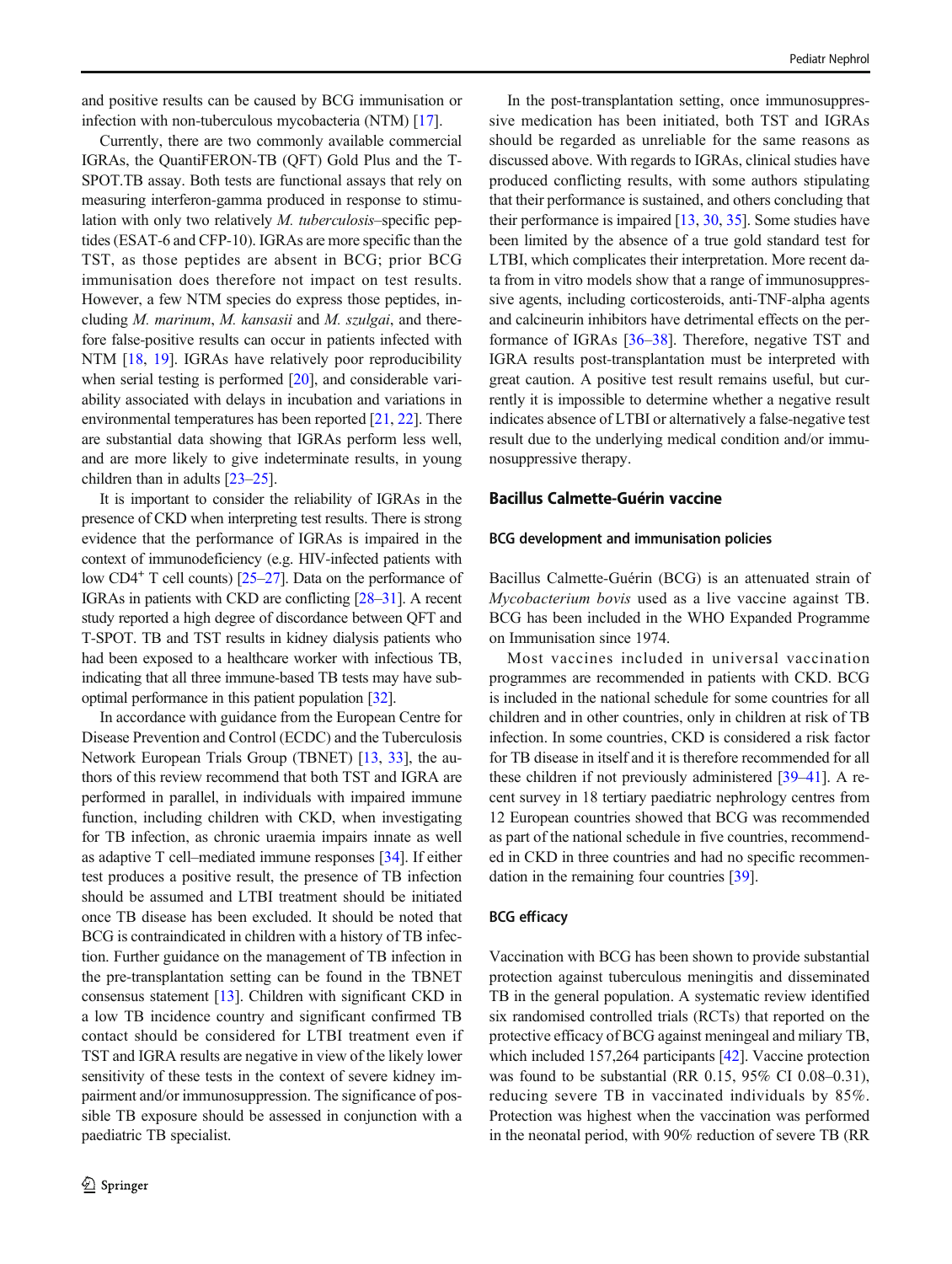0.10, 95% CI 0.01–0.77), and in school-age children who were TST negative, with 92% reduction of severe disease.

Protective efficacy against pulmonary TB was also estimated in the same meta-analysis, including 309,300 participants from 18 studies [[42\]](#page-7-0). Vaccine protection against pulmonary TB varied considerably in different subgroups depending on study design, age of vaccination, TST positivity and geographical location (distance from the equator). Analysis in the different subgroups showed the efficacy was higher in studies with lower risk of diagnostic detection bias (60%, 95% CI 36–75%). Among those vaccinated as neonates, the relative risk (RR) for pulmonary TB was 0.40 (95% CI 0.28- 0.56). Among school-age children who were TST negative at the time of vaccination, protective efficacy was higher (RR 0.25, 95% CI 0.21–0.31); however, protection was low among older age groups who were TST negative (RR 0.88, 95% CI 0.58–1.31). BCG also protects against LTBI as shown in a systematic review including 3855 participants from 14 studies [\[43\]](#page-7-0). Studies specifically investigating vaccine efficacy in special patient subsets, such as patients with CKD, are lacking.

#### BCG risk

Complications following vaccination with the live-attenuated BCG strain are rare, but well described [\[44\]](#page-7-0). These include regional and extra-regional localised disease, such as BCG abscess and axillary lymphadenitis, which generally have a good prognosis [\[45](#page-7-0)], but may potentially delay proceeding to kidney transplantation. The most severe complication is disseminated BCG disease, which in the vast majority of cases is associated with an underlying immunodeficiency, usually primary (severe combined immunodeficiency, chronic granulomatous disease and other cell-mediated immune defects) or HIV infection [[46,](#page-7-0) [47\]](#page-7-0). Mortality in such cases is very high, with fatal outcome in up to 80%, although directly attributable mortality is difficult to determine, due to the high frequency of other co-morbidities and the presence of other opportunistic infections [[48](#page-7-0)].

BCG immunisation for children with CKD or undergoing kidney transplantation has previously been advocated in some low incidence settings [[39\]](#page-7-0). However, some caution for the use has been expressed, in particular for those children who are receiving immunosuppressive therapy or are known to have an underlying immunodeficiency. Systematic data on the safety of BCG immunisation in children with CKD are lacking, but equally no case reports have been published on severe adverse effects of BCG immunisations in this setting. In the absence of safety data on BCG immunisation in patients with CKD or kidney transplant recipients, observations from liver transplant patients may help to guide decision making. In a case series from Japan no patient was diagnosed with BCG disease among 144 patients who received the BCG vaccine within 4 weeks to 4 years before liver transplantation [\[49\]](#page-8-0). In

addition, five patients were identified who received BCG less than 4 weeks before or after liver transplantation and these also experienced no adverse events in relation to BCG immunisation.

One case of disseminated BCG disease has been reported in an adult kidney transplant patient, who had previously received intravesical BCG therapy for uroepithelial carcinoma [\[50](#page-8-0)]. Despite the lack of data on the risk of BCG-related complications post solid organ transplant, it is widely accepted that there is a potential risk from any live vaccine used, including BCG [\[51,](#page-8-0) [52\]](#page-8-0).

#### Treatment of BCG-related disease

If BCG disease occurs, treatment will depend on severity and whether disease is localised or disseminated. Other factors to be considered include the degree of immunosuppression, as well as the causative BCG strain, as the antibiotic susceptibility pattern varies between strains [\[53\]](#page-8-0). Treatment for disseminated disease should always be supervised by a specialist TB paediatrician. Commonly used drugs included isoniazid and rifampicin. Isoniazid is potentially hepatotoxic and may cause pyridoxine-dependent peripheral neuropathy if the child is nutritionally compromised; rifampicin is a potent cytochrome P450 enzyme inducer leading to numerous potential drugdrug interactions. Although for both drugs, many clinicians do not recommend dose adjustments in CKD, they may need adjustments during peritoneal or haemodialysis [[54\]](#page-8-0).

#### **Summary**

In summary, there is very limited evidence for efficacy of BCG in children with CKD on kidney replacement therapy or prior to kidney transplantation. There are potential risks to administration of BCG and the treatment of BCG complications, if they occur in the context of kidney transplantation. Kidney replacement therapy and pre-transplantation assessment alone are not indications for BCG in low TB incidence settings. The authors propose that BCG vaccine should only be given in the presence of additional risk factors for TB exposure as per relevant national immunisation guidance.

## Treatment of LTBI and TB disease in children with chronic kidney disease

#### Latent TB infection

No data exist as to which therapeutic regimen is optimal for treatment of LTBI specifically in children with CKD, on kidney replacement therapy or post kidney transplantation. There are a number of potential treatment regimens for LTBI, including isoniazid, rifampicin and rifapentine as monotherapy or combination treatment [\[55](#page-8-0)]. As noted above, drug regimen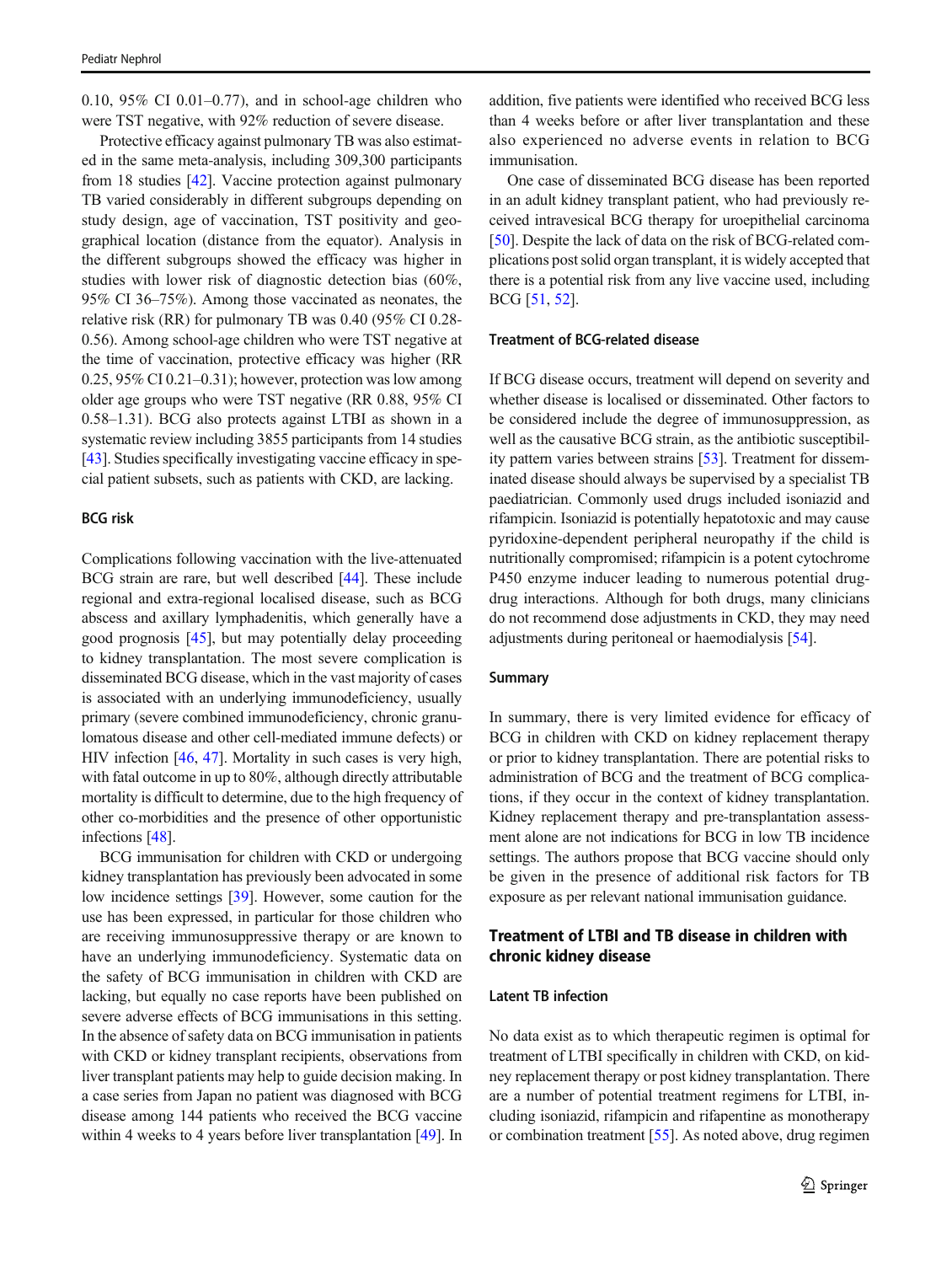adjustments may be necessary during dialysis [[54](#page-8-0)]. To avoid potential interactions of rifampicin with immunosuppressive medication post kidney transplant, isoniazid monotherapy appears the better option in that setting. The choice of regimen should therefore be discussed with a paediatrician with experience in the management of TB in children and a kidney and/ or infectious diseases pharmacist.

## TB disease

Guidance on the treatment of TB disease in children with CKD, kidney replacement therapy or post kidney transplantation is beyond the scope of this review. In general, treatment should follow standard national recommendations, giving additional consideration to drug interactions, kidney allograft function, potential drug toxicity and immune status. Treatment and monitoring should be guided by an expert in paediatric TB in close collaboration with the paediatric transplant team and a specialist pharmacist.

## Recommendations

In the light of the above review of evidence, the authors make the following recommendations relating to BCG and investigation and management of TB infection in countries with low TB incidence:

- 1. The indications for BCG immunisation in children with CKD are the same as in the general population. There should be close liaison with services providing BCG immunisation to ensure that children with CKD who meet the criteria for BCG immunisation receive their vaccination (if no other contraindications are present). In low TB prevalence countries, CKD without additional risk factors for TB exposure is not an indication for BCG immunisation. BCG immunisation is contraindicated in those receiving immunosuppression for kidney transplantation.
- 2. Due to their increased susceptibility to TB disease, all children with CKD should be referred promptly to TB services for clinical assessment if they develop any symptoms suggestive of possible TB disease. This is especially important in children aged less than 2 years old, after initiation of long-term kidney replacement therapy, and after immunosuppression for kidney transplantation.
- 3. All children with CKD should be screened by history for risk factors for potential TB exposure, and for known TB exposure. Any patient identified as having a history of contact or risk factor for exposure should have TST and IGRA performed as soon as possible.
- 4. If either TST or IGRA is positive, the child should be referred to a TB service for evaluation (including chest x-ray) to exclude TB disease; if there is no evidence of TB disease,

the child should receive treatment for LTBI. Children who have indeterminate IGRA results and a negative TST should have a repeat IGRA. If the test result remains indeterminate, the patient should be referred for a chest x-ray and assessment by the TB team, who will decide whether LTBI treatment is warranted based on a risk assessment.

- 5. A history of new possible TB exposure, including extended travel to a high TB prevalence region, should be sought at each annual review.
- 6. At initiation of long-term kidney replacement therapy, and at decision to proceed to kidney transplantation, all children should have a further review of TB contact, of risk factors for TB exposure, and an IGRA and TST.
- 7. If a child on kidney replacement therapy or after immunosuppression for kidney transplantation has a significant new contact with a case of infectious TB, they should be re-assessed for TB disease. If there is no evidence of TB disease, they should be discussed with an expert in childhood TB for consideration for treatment for LTBI, irrespective of the TST and IGRA results considering the increased risk of false-negative results.
- 8. Children on kidney replacement therapy (but NOT children who are immunosuppressed for kidney transplantation) who have significant contact with respiratory TB and (a) have not been previously immunised with BCG, (b) have no evidence of TB disease and (c) remain negative by TST and IGRA at break-of-contact testing should be offered the BCG vaccine, in line with national immunisation guidelines (see Supplementary Tables 1– 4, an example of national guidance and risk-based approach to BCG vaccination).
- 9. Treatment of LTBI and TB disease in children with CKD, on long-term kidney replacement therapy or after immunosuppression for kidney transplantation, should be supervised by an expert in the management of childhood TB in collaboration with the nephrology team and a specialist pharmacist. For fully sensitive TB, standard anti-TB regimens should be used (LTBI: isoniazid for six months or rifampicin plus isoniazid for three months; TB disease: rifampicin, isoniazid, pyrazinamide plus ethambutol for two months followed by rifampicin plus isoniazid for four months which may be extended for extrapulmonary/disseminated disease) and medication doses and frequency of administration should be tailored to the patient's kidney function, kidney replacement therapy regimen and potential interactions with other medications. In addition therapeutic drug monitoring for anti-TB regimens should be considered.

Authors' contributions AB and MT planned the review. All authors contributed to the literature review, drafting of sections and review of the manuscript. AB prepared the final manuscript for submission following approval by all authors.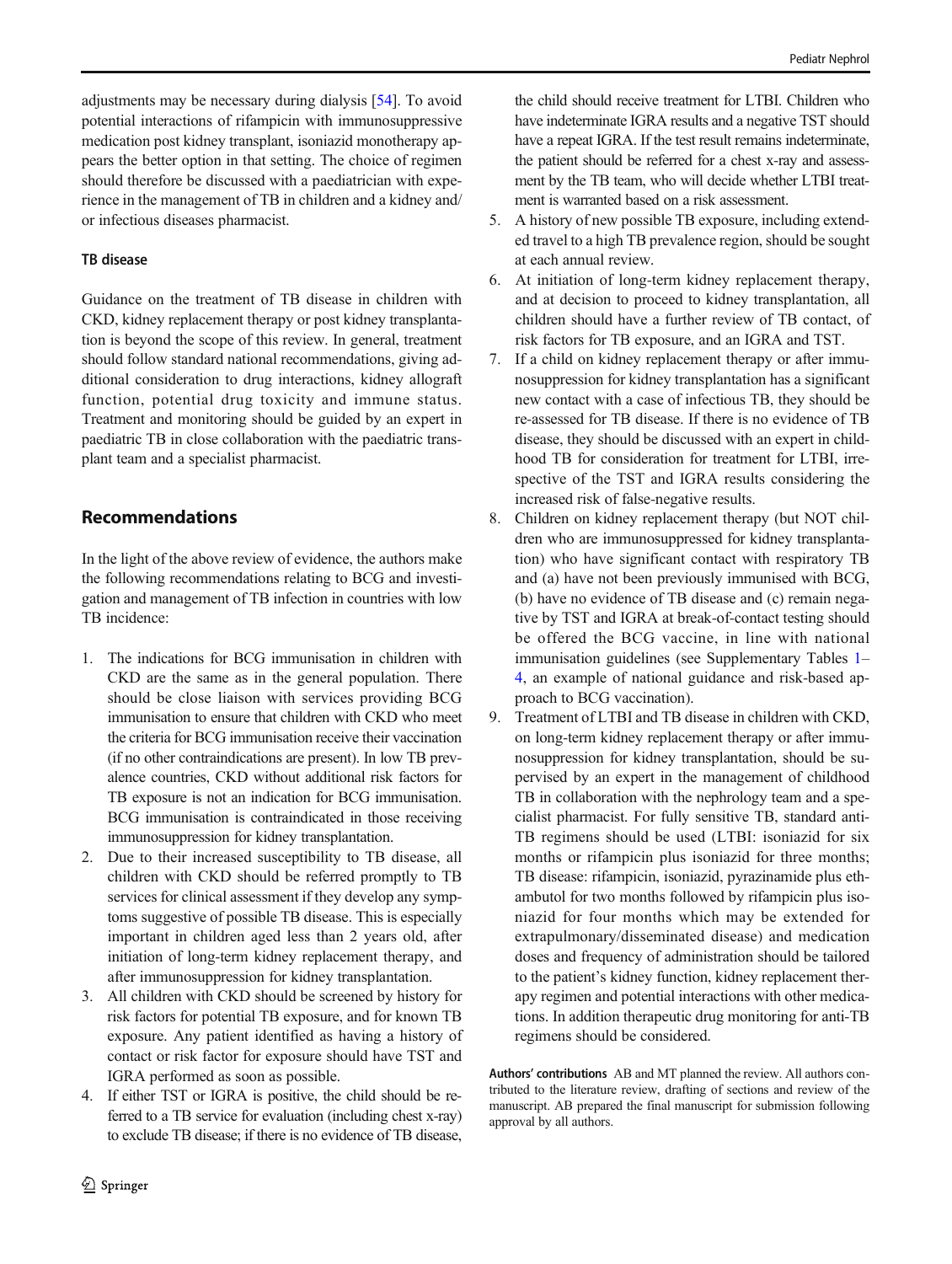<span id="page-6-0"></span>Funding This project was supported by the National Institute for Health Research (NIHR) Biomedical Research Centre at Great Ormond Street Hospital for Children NHS Foundation Trust and University College London.

#### Compliance with ethical standards

Conflict of interest The authors declare that they have no conflict of interest

**Disclaimer** The views expressed are those of the authors and not necessarily those of the NHS, the NIHR or the Department of Health.

Open Access This article is licensed under a Creative Commons Attribution 4.0 International License, which permits use, sharing, adaptation, distribution and reproduction in any medium or format, as long as you give appropriate credit to the original author(s) and the source, provide a link to the Creative Commons licence, and indicate if changes were made. The images or other third party material in this article are included in the article's Creative Commons licence, unless indicated otherwise in a credit line to the material. If material is not included in the article's Creative Commons licence and your intended use is not permitted by statutory regulation or exceeds the permitted use, you will need to obtain permission directly from the copyright holder. To view a copy of this licence, visit [http://creativecommons.org/licenses/by/4.0/.](https://doi.org/)

## **References**

- 1. Becherucci F, Roperto RM, Materassi M, Romagnani P (2016) Chronic kidney disease in children. Clin Kidney J 9:583–591. <https://doi.org/10.1093/ckj/sfw047>
- 2. Ploos van Amstel S, Noordzij M, Warady BA, Cano F, Craig JC, Groothoff JW, Ishikura K, Neu A, Safouh H, Xu H, Jager KJ, Schaefer F (2018) Renal replacement therapy for children throughout the world: the need for a global registry. Pediatr Nephrol 33: 863–871. <https://doi.org/10.1007/s00467-017-3863-5>
- 3. Plumb L, Wong E, Casula A, Braddon F, Lewis M, Marks SD, Shenoy M, Sinha MD, Maxwell H (2018) Chapter 4 demography of the UK paediatric renal replacement therapy population in 2016. Nephron 139(Suppl 1):105–116. [https://doi.org/10.1159/](https://doi.org/10.1159/000490962) [000490962](https://doi.org/10.1159/000490962)
- 4. Lewis MA, Shaw J, Sinha MD, Adalat S, Hussain F, Castledine C, van Schalkwyk D, Inward C (2010) UK Renal Registry 12th Annual Report (December 2009): chapter 14: demography of the UK paediatric renal replacement therapy population in 2008. Nephron Clin Pract 115(Suppl 1):c279–c288. [https://doi.org/10.](https://doi.org/10.1159/000301237) [1159/000301237](https://doi.org/10.1159/000301237)
- 5. Esmail H, Lai RP, Lesosky M, Wilkinson KA, Graham CM, Coussens AK, Oni T, Warwick JM, Said-Hartley Q, Koegelenberg CF, Walzl G, Flynn JL, Young DB, Barry Iii CE, O'Garra A, Wilkinson RJ (2016) Characterization of progressive HIV-associated tuberculosis using 2-deoxy-2-[(18)F]fluoro-D-glucose positron emission and computed tomography. Nat Med 22: 1090–1093. <https://doi.org/10.1038/nm.4161>
- 6. Seddon JA, Jenkins HE, Liu L, Cohen T, Black RE, Vos T, Becerra MC, Graham SM, Sismanidis C, Dodd PJ (2015) Counting children with tuberculosis: why numbers matter. Int J Tuberc Lung Dis 19(Suppl 1):9–16. <https://doi.org/10.5588/ijtld.15.0471>
- 7. Global tuberculosis report 2018. Geneva: World Health Organization; 2018. Licence: CC BY-NC-SA 3.0 IGO.
- 8. Public Health England (2018) Tuberculosis in England: 2018. Public Health England, London
- 9. Houben RM, Dodd PJ (2016) The global burden of latent tuberculosis infection: a re-estimation using mathematical modelling. PLoS Med 13:e1002152. <https://doi.org/10.1371/journal.pmed.1002152>
- 10. British Thoracic Society Standards of Care Commission, Joint Tuberculosis Committee; Milburn H, Ashman N, Davies P, Doffman S, Drobniewski F, Khoo S, Ormerod P, Ostermann M, Snelson C (2010) Guidelines for the prevention and management of Mycobacterium tuberculosis infection and disease in adult patients with chronic kidney disease. Thorax 65:557-570. [https://doi.org/](https://doi.org/10.1136/thx.2009.133173) [10.1136/thx.2009.133173](https://doi.org/10.1136/thx.2009.133173)
- 11. Ostermann M, Palchaudhuri P, Riding A, Begum P, Milburn HJ (2016) Incidence of tuberculosis is high in chronic kidney disease patients in South East England and drug resistance common. Ren Fail 38:256–261. <https://doi.org/10.3109/0886022X.2015.1128290>
- 12. Munoz P, Rodriguez C, Bouza E (2005) Mycobacterium tuberculosis infection in recipients of solid organ transplants. Clin Infect Dis 40:581–587. <https://doi.org/10.1086/427692>
- 13. Bumbacea D, Arend SM, Eyuboglu F, Fishman JA, Goletti D, Ison MG, Jones CE, Kampmann B, Kotton CN, Lange C, Ljungman P, Milburn H, Morris MI, Muller E, Munoz P, Nellore A, Rieder HL, Sester U, Theodoropoulos N, Wagner D, Sester M (2012) The risk of tuberculosis in transplant candidates and recipients: a TBNET consensus statement. Eur Respir J 40:990–1013. [https://doi.org/10.](https://doi.org/10.1183/09031936.00000712) [1183/09031936.00000712](https://doi.org/10.1183/09031936.00000712)
- 14. McCulloch MI, Gajjar P, Spearman CW, Burger H, Sinclair P, Savage L, Morrison C, Davies C, van Dugteren G, Maytham D, Wiggelinkhuizen J, Pascoe M, McCurdie F, Pontin A, Muller E, Numanoglu A, Millar AJ, Rode H, Khan D (2006) Overview of a paediatric renal transplant programme. S Afr Med J 96(9 Pt 2):955– 959
- 15. Vecino R, Santiago B, Baquero-Artigao F, Lopez GL, Garcia C, Munoz G, Prieto G, Martinez A, de Jose MI, Mejias A (2012) Tuberculosis in pediatric solid organ and hematopoietic stem cell transplant recipients. Pediatr Infect Dis J 31:774–777. [https://doi.](https://doi.org/10.1097/INF.0b013e3182564ec7) [org/10.1097/INF.0b013e3182564ec7](https://doi.org/10.1097/INF.0b013e3182564ec7)
- 16. Newton SM, Brent AJ, Anderson S, Whittaker E, Kampmann B (2008) Paediatric tuberculosis. Lancet Infect Dis 8:498–510. [https://](https://doi.org/10.1016/s1473-3099(08)70182-8) [doi.org/10.1016/s1473-3099\(08\)70182-8](https://doi.org/10.1016/s1473-3099(08)70182-8)
- 17. Tebruegge M, Ritz N, Curtis N, Shingadia D (2015) Diagnostic tests for childhood tuberculosis: past imperfect, present tense and future perfect? Pediatr Infect Dis J 34:1014–1019. [https://doi.org/](https://doi.org/10.1097/inf.0000000000000796) [10.1097/inf.0000000000000796](https://doi.org/10.1097/inf.0000000000000796)
- 18. Tebruegge M, Connell T, Ritz N, Orchard D, Curtis N (2010) Mycobacterium marinum infection following kayaking injury. Int J Infect Dis 14(Suppl 3):e305–e306. [https://doi.org/10.1016/j.ijid.](https://doi.org/10.1016/j.ijid.2010.02.2246) [2010.02.2246](https://doi.org/10.1016/j.ijid.2010.02.2246)
- 19. Hermansen TS, Thomsen VO, Lillebaek T, Ravn P (2014) Nontuberculous mycobacteria and the performance of interferon gamma release assays in Denmark. PLoS One 9:e93986. [https://doi.org/](https://doi.org/10.1371/journal.pone.0093986) [10.1371/journal.pone.0093986](https://doi.org/10.1371/journal.pone.0093986)
- 20. Gamsky TE, Lum T, Hung-Fan M, Green JA (2016) Cumulative false-positive quantiferon-tb interferon-gamma release assay results. Ann Am Thorac Soc 13:660–665. [https://doi.org/10.1513/](https://doi.org/10.1513/AnnalsATS.201508-532OC) [AnnalsATS.201508-532OC](https://doi.org/10.1513/AnnalsATS.201508-532OC)
- 21. Pai M, Denkinger CM, Kik SV, Rangaka MX, Zwerling A, Oxlade O, Metcalfe JZ, Cattamanchi A, Dowdy DW, Dheda K, Banaei N (2014) Gamma interferon release assays for detection of Mycobacterium tuberculosis infection. Clin Microbiol Rev 27:3– 20. <https://doi.org/10.1128/cmr.00034-13>
- 22. Jarvis J, Gao Y, de Graaf H, Hughes S, Allan RN, Williams A, Marshall B, Elkington P, Faust SN, Tebruegge M (2015) Environmental temperature impacts on the performance of QuantiFERON-TB Gold In-Tube assays. J Inf Secur 71:276–280. <https://doi.org/10.1016/j.jinf.2015.04.004>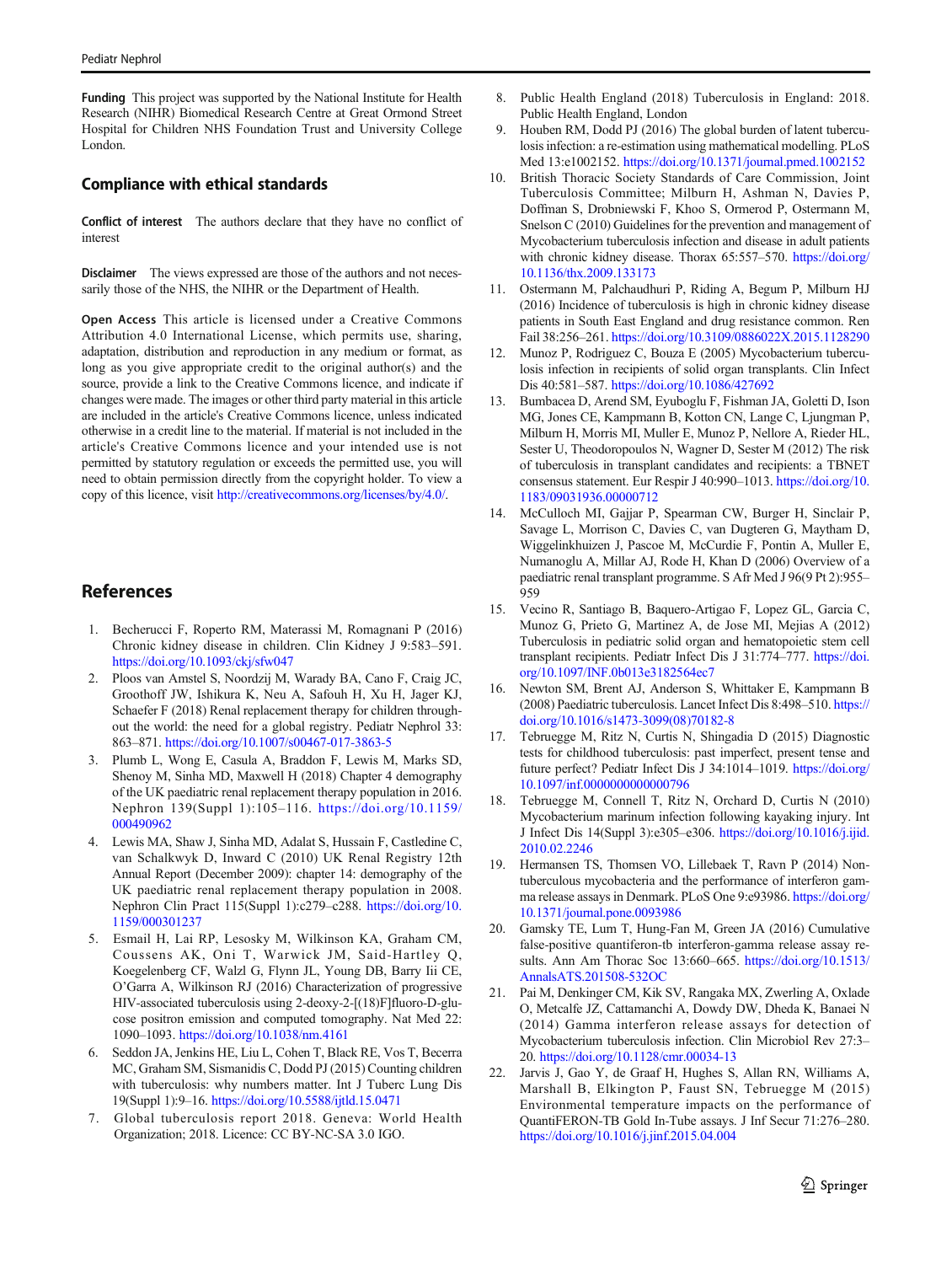- <span id="page-7-0"></span>23. Velasco-Arnaiz E, Soriano-Arandes A, Latorre I, Altet N, Dominguez J, Fortuny C, Monsonis M, Tebruegge M, Noguera-Julian A (2018) Performance of tuberculin skin tests and interferongamma release assays in children younger than 5 years. Pediatr Infect Dis J 37:1235–1241. [https://doi.org/10.1097/inf.](https://doi.org/10.1097/inf.0000000000002015) [0000000000002015](https://doi.org/10.1097/inf.0000000000002015)
- 24. Tebruegge M, de Graaf H, Sukhtankar P, Elkington P, Marshall B, Schuster H, Patel S, Faust SN (2014) Extremes of age are associated with indeterminate QuantiFERON-TB gold assay results. J Clin Microbiol 52:2694–2697. <https://doi.org/10.1128/jcm.00814-14>
- 25. Meier NR, Volken T, Geiger M, Heininger U, Tebruegge M, Ritz N (2019) Risk Factors for indeterminate interferon-gamma release assay for the diagnosis of tuberculosis in children-a systematic review and meta-analysis. Front Pediatr 7:208. [https://doi.org/10.](https://doi.org/10.3389/fped.2019.00208) [3389/fped.2019.00208](https://doi.org/10.3389/fped.2019.00208)
- 26. Luetkemeyer AF, Charlebois ED, Flores LL, Bangsberg DR, Deeks SG, Martin JN, Havlir DV (2007) Comparison of an interferongamma release assay with tuberculin skin testing in HIV-infected individuals. Am J Respir Crit Care Med 175:737–742. [https://doi.](https://doi.org/10.1164/rccm.200608-1088OC) [org/10.1164/rccm.200608-1088OC](https://doi.org/10.1164/rccm.200608-1088OC)
- 27. Cattamanchi A, Ssewenyana I, Davis JL, Huang L, Worodria W, den Boon S, Yoo S, Andama A, Hopewell PC, Cao H (2010) Role of interferon-gamma release assays in the diagnosis of pulmonary tuberculosis in patients with advanced HIV infection. BMC Infect Dis 10:75. <https://doi.org/10.1186/1471-2334-10-75>
- 28. Edathodu J, Varghese B, Alrajhi AA, Shoukri M, Nazmi A, Elgamal H, Aleid H, Alrabiah F, Ashraff A, Mahmoud I, Al-Hajoj S (2017) Diagnostic potential of interferon-gamma release assay to detect latent tuberculosis infection in kidney transplant recipients. Transpl Infect Dis 19:e12675. [https://doi.org/10.1111/](https://doi.org/10.1111/tid.12675) [tid.12675](https://doi.org/10.1111/tid.12675)
- 29. Lee SH, Kim HJ, Park SJ, Kim TH, Park SJ, Kang SW, Kim YH, Menzies D (2015) Serial interferon-gamma release assays for latent tuberculosis in dialysis patients with end stage renal disease in a Korean population. BMC Infect Dis 15:381. [https://doi.org/10.](https://doi.org/10.1186/s12879-015-1117-3) [1186/s12879-015-1117-3](https://doi.org/10.1186/s12879-015-1117-3)
- 30. Rogerson TE, Chen S, Kok J, Hayen A, Craig JC, Sud K, Kable K, Webster AC (2013) Tests for latent tuberculosis in people with ESRD: a systematic review. Am J Kidney Dis 61:33–43. [https://](https://doi.org/10.1053/j.ajkd.2012.07.019) [doi.org/10.1053/j.ajkd.2012.07.019](https://doi.org/10.1053/j.ajkd.2012.07.019)
- 31. Triverio PA, Bridevaux PO, Roux-Lombard P, Niksic L, Rochat T, Martin PY, Saudan P, Janssens JP (2009) Interferon-gamma release assays versus tuberculin skin testing for detection of latent tuberculosis in chronic haemodialysis patients. Nephrol Dial Transplant 24: 1952–1956. <https://doi.org/10.1093/ndt/gfn748>
- 32. Southern J, Sridhar S, Tsou CY, Hopkins S, Collier S, Nikolayevskyy V, Lozewicz S, Lalvani A, Abubakar I, Lipman M (2019) Discordance in latent tuberculosis (TB) test results in patients with end-stage renal disease. Public Health 166:34–39. <https://doi.org/10.1016/j.puhe.2018.09.023>
- 33. European Centre for Disease Prevention and Control. Use of interferon-gamma release assays in support of TB diagnosis. Stockholm: ECDC; 2011.
- 34. Kato S, Chmielewski M, Honda H, Pecoits-Filho R, Matsuo S, Yuzawa Y, Tranaeus A, Stenvinkel P, Lindholm B (2008) Aspects of immune dysfunction in end-stage renal disease. Clin J Am Soc Nephrol 3:1526–1533. [https://doi.org/10.2215/cjn.](https://doi.org/10.2215/cjn.00950208) [00950208](https://doi.org/10.2215/cjn.00950208)
- 35. Kim SH, Lee SO, Park JB, Park IA, Park SJ, Yun SC, Jung JH, Kim YH, Kim SC, Choi SH, Jeong JY, Kim YS, Woo JH, Park SK, Park JS, Han DJ (2011) A prospective longitudinal study evaluating the usefulness of a T-cell-based assay for latent tuberculosis infection in kidney transplant recipients. Am J Transplant 11:1927–1935. <https://doi.org/10.1111/j.1600-6143.2011.03625.x>
- 36. Barton E, Gao Y, Ball D, Fidler K, Klein N, Curtis N, Clifford V, Marshall BG, Chancellor A, Mansour S, Elkington P, Tebruegge M

*A* Springer

(2019) Calcineurin inhibitors and variation in the performance of interferon-gamma release assays used to detect tuberculosis infection. Ann Am Thorac Soc 16:771–775. [https://doi.org/10.1513/](https://doi.org/10.1513/AnnalsATS.201811-784RL) [AnnalsATS.201811-784RL](https://doi.org/10.1513/AnnalsATS.201811-784RL)

- 37. Clifford V, Zufferey C, Germano S, Ryan N, Leslie D, Street A, Denholm J, Tebruegge M, Curtis N (2015) The impact of antituberculous antibiotics and corticosteroids on cytokine production in QuantiFERON-TB Gold In Tube assays. Tuberculosis (Edinb) 95:343–349. <https://doi.org/10.1016/j.tube.2015.02.039>
- 38. Edwards A, Gao Y, Allan RN, Ball D, de Graaf H, Coelho T, Clifford V, Curtis N, Williams A, Faust SN, Mansour S, Marshall B, Elkington P, Tebruegge M (2017) Corticosteroids and infliximab impair the performance of interferon-gamma release assays used for diagnosis of latent tuberculosis. Thorax 72:946–949. <https://doi.org/10.1136/thoraxjnl-2016-209397>
- 39. Bakkaloglu SA, Ozdemir Atikel Y, Paglialonga F, Stefanidis CJ, Askiti V, Vidal E, Ariceta G, Melek E, Verrina E, Printza N, Vondrak K, Zurowska A, Zagozdzon I, Ekim M, Ozmert EN, Dufek S, Jankauskiene A, Schmitt CP, Levai E, Vande Walle J, Canpolat N, Holtta T, Fischbach M, Klaus G, Aufricht C, Shroff R, Edefonti A (2018) Vaccination practices in pediatric dialysis patients across europe. a European Pediatric Dialysis Working Group and European Society for Pediatric Nephrology Dialysis Working Group Study. Nephron 138:280–286. [https://doi.org/10.](https://doi.org/10.1159/000485398) [1159/000485398](https://doi.org/10.1159/000485398)
- 40. Danziger-Isakov L, Kumar D, AST ID Community of Practice (2019) Vaccination of solid organ transplant candidates and recipients: guidelines from the American society of transplantation infectious diseases community of practice. Clin Transpl 33:e13563. <https://doi.org/10.1111/ctr.13563>
- 41. Miyairi I, Funaki T, Saitoh A (2016) Immunization practices in solid organ transplant recipients. Vaccine 34:1958–1964. [https://](https://doi.org/10.1016/j.vaccine.2016.03.001) [doi.org/10.1016/j.vaccine.2016.03.001](https://doi.org/10.1016/j.vaccine.2016.03.001)
- 42. Mangtani P, Abubakar I, Ariti C, Beynon R, Pimpin L, Fine PE, Rodrigues LC, Smith PG, Lipman M, Whiting PF, Sterne JA (2014) Protection by BCG vaccine against tuberculosis: a systematic review of randomized controlled trials. Clin Infect Dis 58:470– 480. <https://doi.org/10.1093/cid/cit790>
- 43. Roy A, Eisenhut M, Harris RJ, Rodrigues LC, Sridhar S, Habermann S, Snell L, Mangtani P, Adetifa I, Lalvani A, Abubakar I (2014) Effect of BCG vaccination against Mycobacterium tuberculosis infection in children: systematic review and meta-analysis. BMJ 349:g4643. [https://doi.org/10.1136/](https://doi.org/10.1136/bmj.g4643) [bmj.g4643](https://doi.org/10.1136/bmj.g4643)
- 44. Talbot EA, Perkins MD, Silva SF, Frothingham R (1997) Disseminated bacille Calmette-Guerin disease after vaccination: case report and review. Clin Infect Dis 24:1139–1146. [https://doi.](https://doi.org/10.1086/513642) [org/10.1086/513642](https://doi.org/10.1086/513642)
- 45. Venkataraman A, Yusuff M, Liebeschuetz S, Riddell A, Prendergast AJ (2015) Management and outcome of Bacille Calmette-Guerin vaccine adverse reactions. Vaccine 33:5470– 5474. <https://doi.org/10.1016/j.vaccine.2015.07.103>
- 46. Casanova JL, Jouanguy E, Lamhamedi S, Blanche S, Fischer A (1995) Immunological conditions of children with BCG disseminated infection. Lancet 346:581. [https://doi.org/10.1016/s0140-](https://doi.org/10.1016/s0140-6736(95)91421-8) [6736\(95\)91421-8](https://doi.org/10.1016/s0140-6736(95)91421-8)
- 47. Hesseling AC, Johnson LF, Jaspan H, Cotton MF, Whitelaw A, Schaaf HS, Fine PE, Eley BS, Marais BJ, Nuttall J, Beyers N, Godfrey-Faussett P (2009) Disseminated bacille Calmette-Guerin disease in HIV-infected South African infants. Bull World Health Organ 87:505–511. <https://doi.org/10.2471/blt.08.055657>
- 48. Bernatowska EA, Wolska-Kusnierz B, Pac M, Kurenko-Deptuch M, Zwolska Z, Casanova JL, Piatosa B, van Dongen J, Roszkowski K, Mikoluc B, Klaudel-Dreszler M, Liberek A (2007) Disseminated bacillus Calmette-Guerin infection and